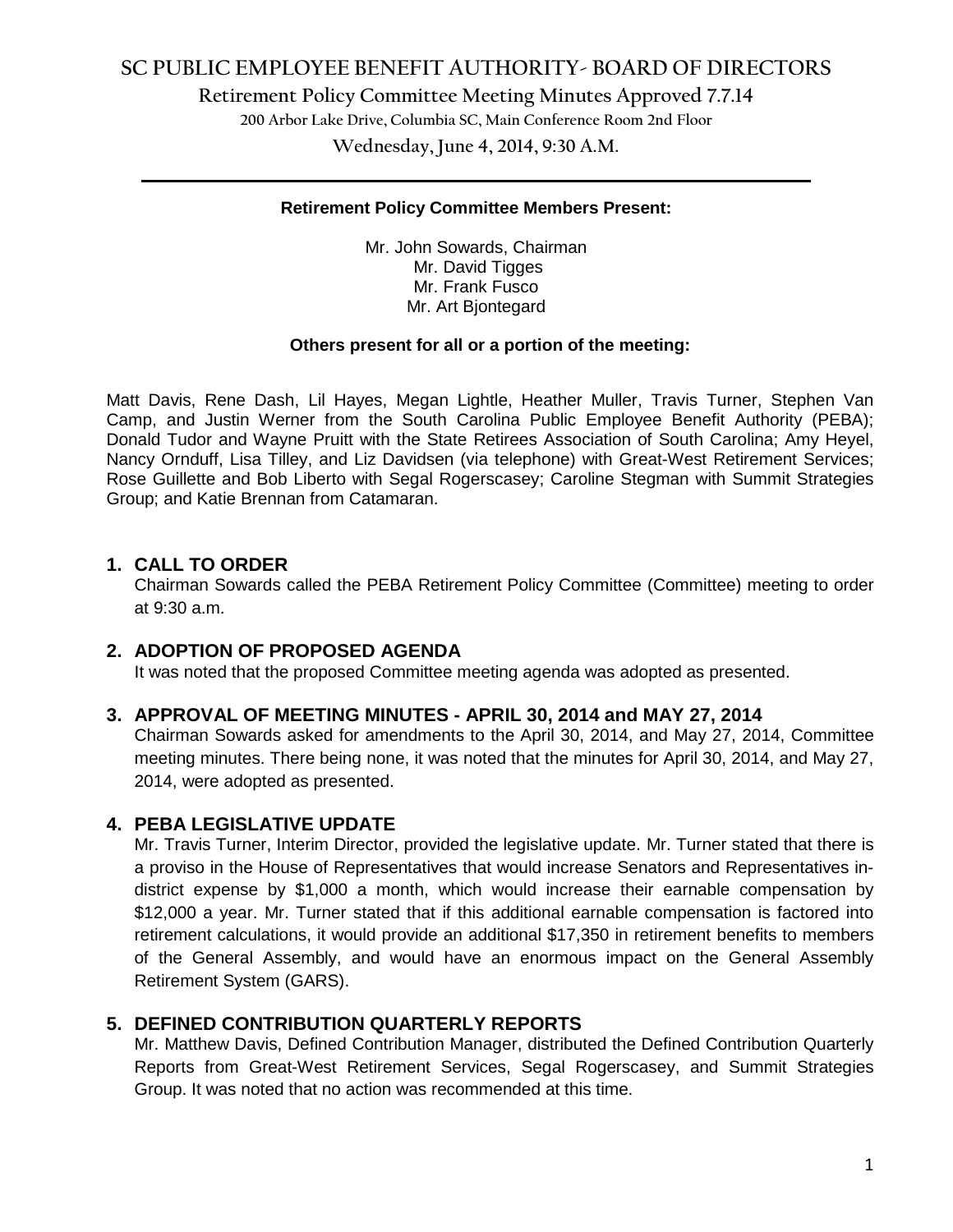**Retirement Policy Committee Meeting Minutes Approved 7.7.14**

**200 Arbor Lake Drive, Columbia SC, Main Conference Room 2nd Floor**

**Wednesday, June 4, 2014, 9:30 A.M. \_\_\_\_\_\_\_\_\_\_\_\_\_\_\_\_\_\_\_\_\_\_\_\_\_\_\_\_\_\_\_\_\_\_\_\_\_\_\_\_\_\_\_\_\_\_\_\_\_\_\_\_\_\_\_\_\_\_\_\_\_\_\_\_\_\_\_\_\_\_\_\_**

Ms. Caroline Stegman, with Summit Strategies Group, provided an executive summary related to capital markets, the Deferred Compensation market, and the Optional Retirement Plan.

Ms. Rose Guillette, with Segal Rogerscasey, provided an investment performance summary by asset class and fund evaluation for the quarter ending March 31, 2014. Ms. Guillette stated that the market value for the 401(k) Program was \$2.6 billion on March 31, 2014, which represents an increase of \$24.1 million during the quarter. The 457(b) Plan was \$921 million at the end of the first quarter, which was an increase of \$6.5 million over the quarter.

Ms. Amy Heyel, with Great-West Retirement Services, provided an executive summary of the South Carolina Deferred Compensation program, and briefed the Committee on key organizational changes within Great-West. Ms. Nancy Ornduff, with Great-West Retirement Services, added additional Plan highlights, and stated that Plan assets grew by \$30.64 million as of March 31, 2014.

## **6. DEFINED CONTRIBUTION UNIT BEST PRACTICES CONTINUED REVIEW**

Mr. Davis provided seven best practice recommendations for the South Carolina Deferred Compensation Program (Program). After review and discussion the following motions were made:

- Mr. David Tigges made a motion, which was seconded by Mr. Frank Fusco, and passed unanimously, to accept the Defined Contribution Unit recommendation that the PEBA Board support and seek input to provide PEBA with the flexibility to implement automatic enrollment to the Deferred Compensation Program if this feature is deemed appropriate. It was noted that management will survey stakeholders regarding the prospect of implementing automatic enrollment, and active choice was approved for implementation.
- Mr. Art Bjontegard made a motion, which was seconded by Mr. Tigges, and passed unanimously, to accept the Defined Contribution Unit recommendation that participants be provided with annual fee disclosures.
- Mr. Tigges made a motion, which was seconded by Mr. Fusco, and passed unanimously, to accept the Defined Contribution Unit recommendation that participants be allowed to convert pre-tax assets to Roth assets within the Program.
- Mr. Tigges made a motion, which was seconded by Mr. Bjontegard, to accept the Defined Contribution Unit recommendation that the number of available participant loans be reduced from two to one, and that the loans must be repaid via payroll deduction while the participant is working for a participating employer. The motion passed by a vote of 2-1 with Mr. Tigges and Mr. Bjontegard voting for the motion, Chairman Sowards voting against the motion, and Mr. Fusco abstaining.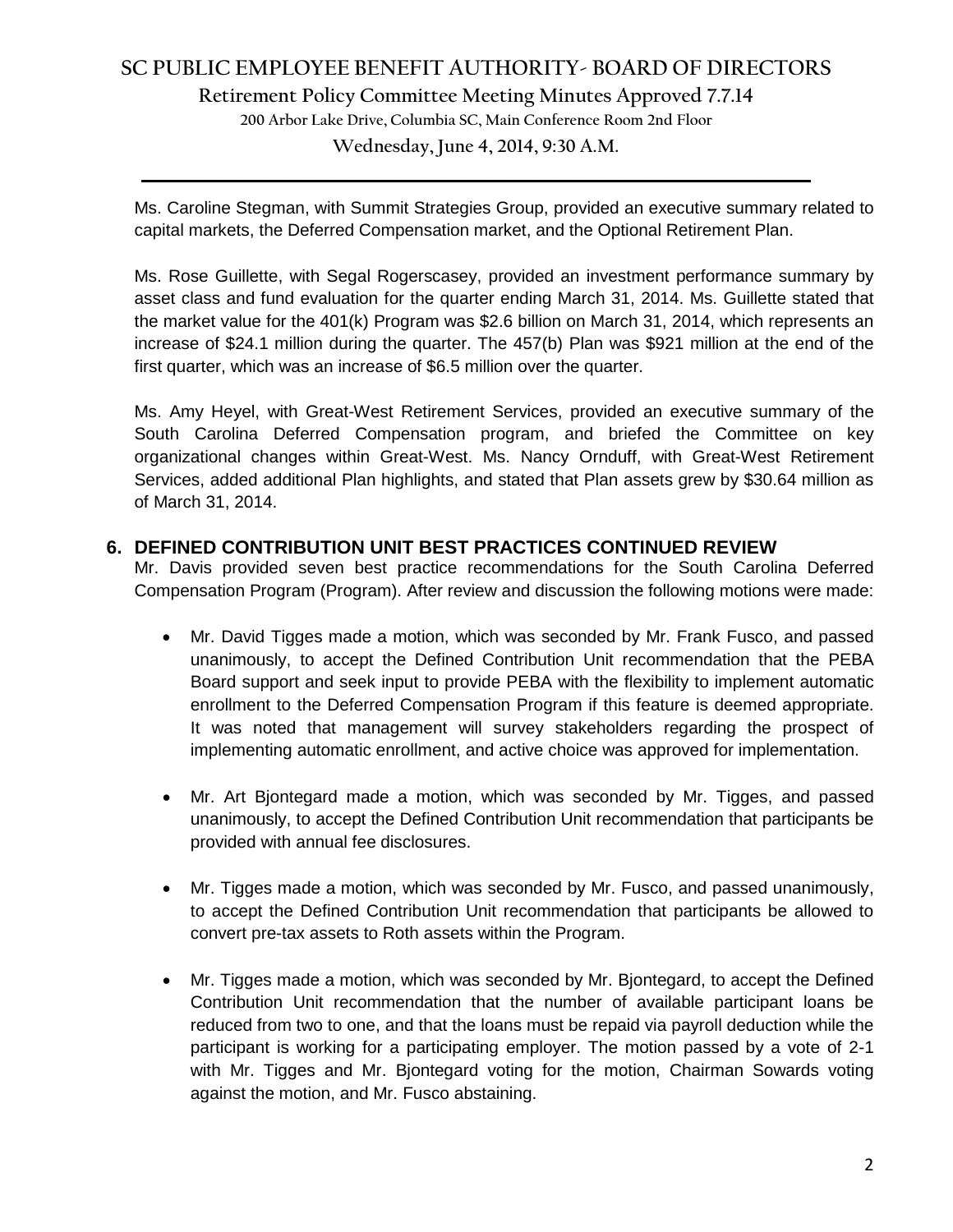**Retirement Policy Committee Meeting Minutes Approved 7.7.14**

**200 Arbor Lake Drive, Columbia SC, Main Conference Room 2nd Floor**

**Wednesday, June 4, 2014, 9:30 A.M. \_\_\_\_\_\_\_\_\_\_\_\_\_\_\_\_\_\_\_\_\_\_\_\_\_\_\_\_\_\_\_\_\_\_\_\_\_\_\_\_\_\_\_\_\_\_\_\_\_\_\_\_\_\_\_\_\_\_\_\_\_\_\_\_\_\_\_\_\_\_\_\_**

- Mr. Tigges made a motion, which was seconded by Mr. Bjontegard, and passed unanimously, to accept the Defined Contribution Unit recommendation that access to investments within the Self-Directed Brokerage (SDB) Option be limited with the following specifications: (1) Participants would be required to have at least \$2,500 in Program assets in order to utilize the SDB option; (2) All transfers to the SDB option be at least \$1,000; and (3) Participants be allowed to invest no more than 50 percent of their Program assets within the SDB option.
- Mr. Fusco made a motion, which was seconded by Mr. Bjontegard, and passed unanimously, to accept the Defined Contribution Unit recommendation that the 84-month Certificate option be frozen to new investments and that all assets in maturing certificates, as well as all contributions directed to this option, be automatically mapped to the SSgA Target Retirement Income Fund, unless otherwise directed by the participant. Mr. Tigges abstained since he was absent for the vote.
- Mr. Biontegard made a motion, which was seconded by Mr. Tigges, to accept the Defined Contribution Unit recommendation to require all participating employers to offer all features of the Program and adhere to standardized remittance and reporting requirements. Further discussion ensued. Mr. Bjontegard amended his original motion by adding the phrase "if economically feasible and includes the reasonable judgment of PEBA Staff". Mr. Fusco seconded the motion, which passed unanimously.

Mr. Davis provided four best practice recommendations for the South Carolina Optional Retirement Program (Program). After review and discussion the following motions were made:

- Mr. Bjontegard made a motion, which was seconded by Chairman Sowards, and passed unanimously, to accept the Defined Contribution Unit recommendation that the PEBA Board support and seek sponsorship of a bill to provide PEBA with the flexibility to determine the appropriate vendor structure.
- Mr. Tigges made a motion, which was seconded by Mr. Bjontegard, and passed unanimously, to accept the Defined Contribution Unit recommendation that all revenue generated by the mutual fund investment options be returned to PEBA and not used to compensate record keepers.
- Mr. Bjontegard made a motion, which was seconded by Mr. Fusco, to accept the Defined Contribution Unit recommendation to implement a uniform investment menu for all record keepers, with the exception of the Guaranteed Annuity/Stable Value option, and if a single menu is employed, the a restricted Self-Directed Brokerage (SDB) option would be implemented. After further discussion, the motion died, and the Committee decided to defer the recommendation to the next Committee meeting.